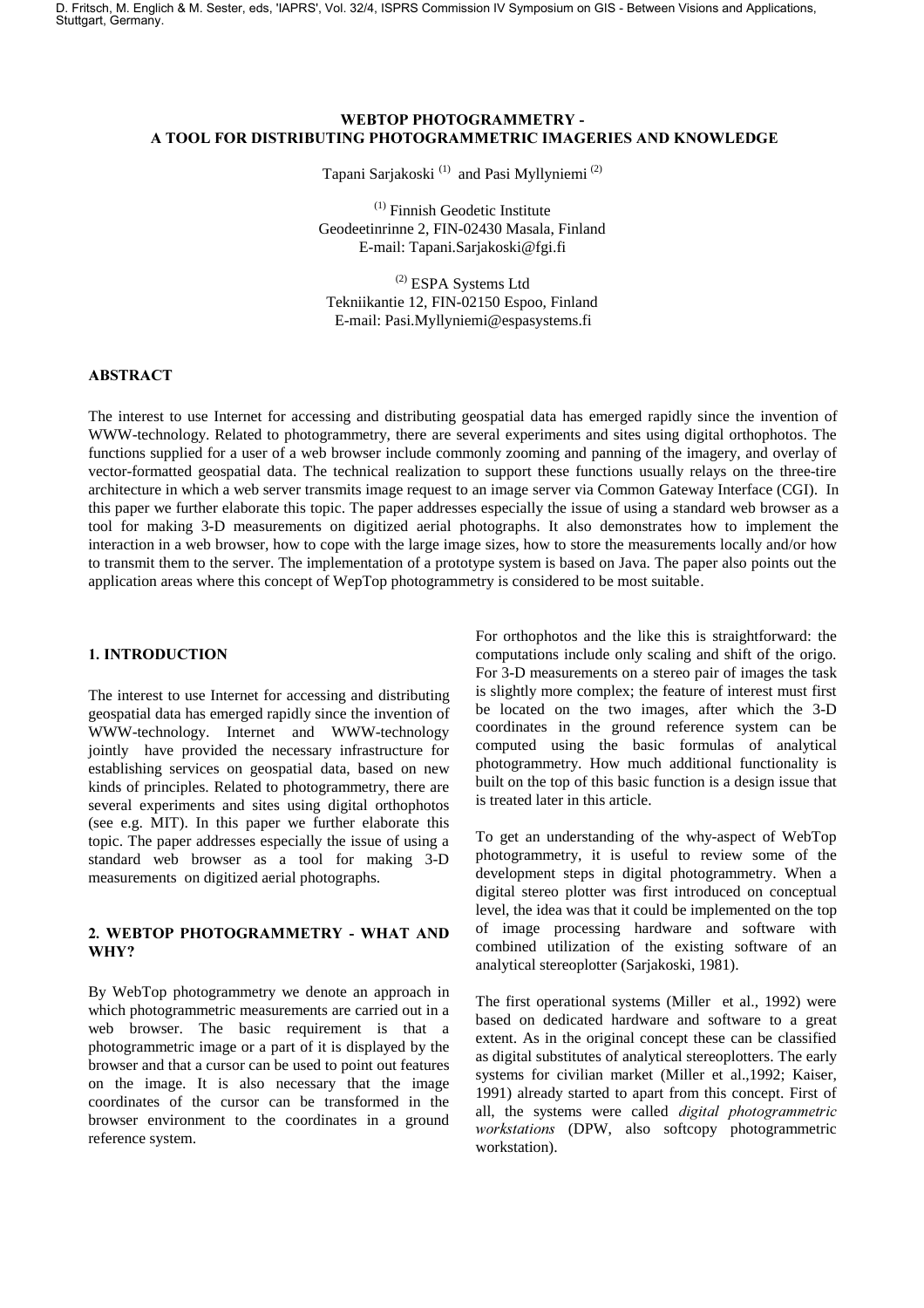

. Production and use of digital imagery (Sarjakoski, 1990, 1994).

Secondly, a standard graphics workstation with Unix operating system was the central building block of these systems. Even the stereo viewing hardware and image processing hardware were not specially made for photogrammetric purposes but also used in other domains of digital image processing and computer graphics. Thirdly, the user-interface of the photogrammetric software also started to utilize the window environment of graphics workstations.

Another direction of development was initiated when DPWs were implemented using personal computers (Cagnon et al., 1990; Sarjakoski and Lammi, 1993). The general motivation in these works has been the goal to develop a low-cost and user-friendly DPW that could be used also by others than professional photogrammetrists and also in other fields than conventional photogrammetric mapping. As stated by Nolette et al. (1992), the design of their workstation was based on the principle to go a significant step towards "zero-cost hardware" photogrammetry which seemed to be the goal also for geographic information systems (Dangermond and Morehouse, 1987).

The use of personal computers as a basis for DPWs has reached a totally new dimension when personal computers with Microsoft Windows-NT operating system have reached such a status that in many areas they suit equally well for graphics-oriented tasks as Unix-based workstations. As a consequence, many of the commercial DWPs have been ported to operate on Intel-based personal computers with Windows-NT. We may conclude that this has brought professional photogrammetric tools to the *desktop level* and much more widely available than earlier.

The transition to fully digital approach in photogrammetry has launched also other trends. Automation is one of them. Research and development on automatic feature extraction and on automatic collection of data for digital elevation models is extensive today. The topic is important but goes beyond the scope of this paper. Another trend is the interest in *processes and* services. A commonly made observation has been that the use of orthophotos as background images in a geographic information system gives good opportunities for verifying and updating the related geospatial data, see e.g. (Leberl, 1991). This implies rather directly that orthorectifation of the imagery is carried out as a preprocessing task in which the end-users are not involved. We have emphasized that the same principle could also be applied for stereoimagery (Sarjakoski, 1990, 1994), to facilitate photogrammetric 3-D measurements in GIS-environment (Figure 1).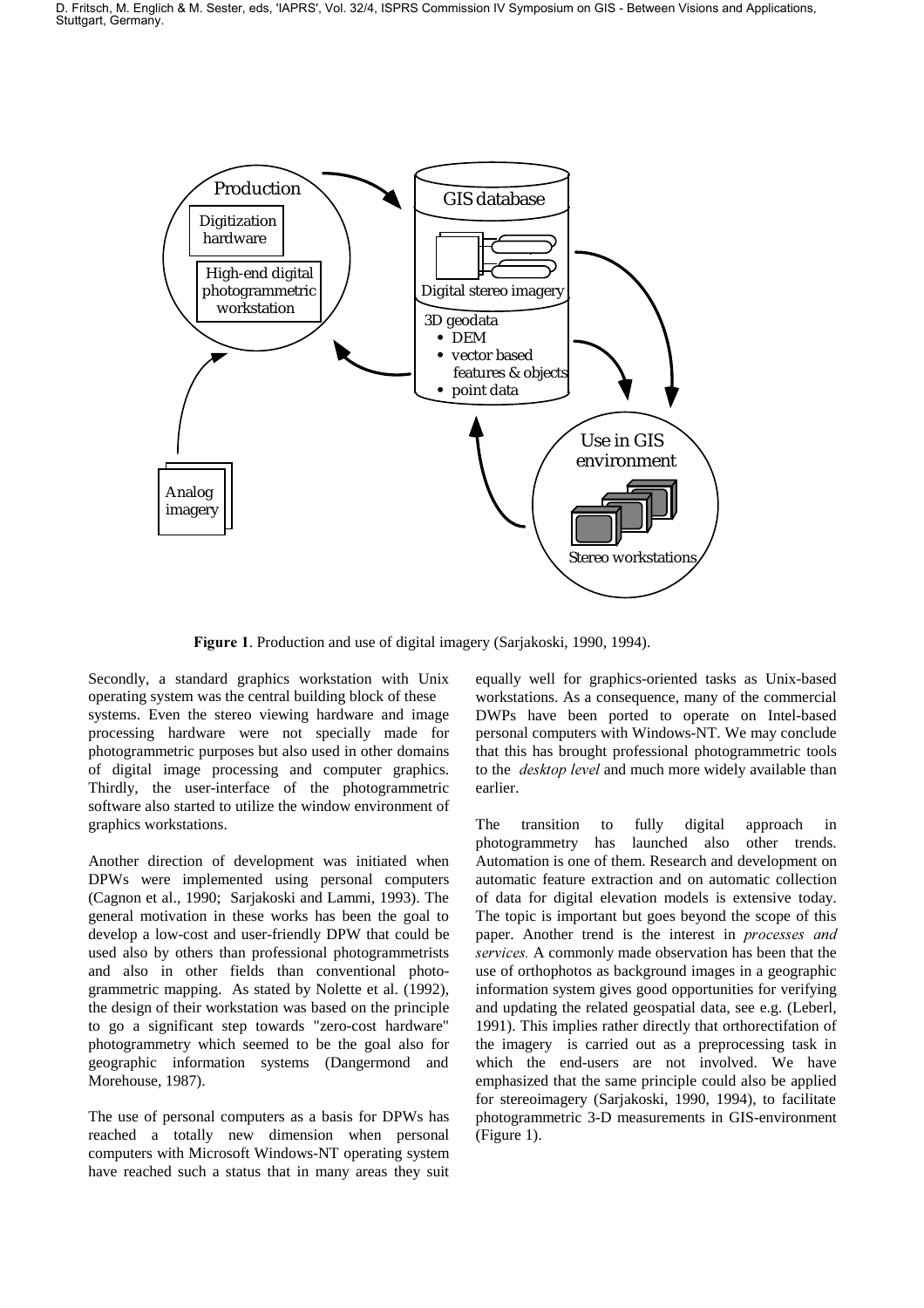The idea that photogrammetric measurements can be carried out by non-photogrammetrists is called as democratization of photogrammetry by Leberl (1991). In the outlook of the challenges of digital photogrammetry he concluded the that "the transition of photogrammetry into some shrink-wrapped software much like a spreadsheet or word processing package removes the intimating mystery of photogrammetry and leads to a democratization of photogrammetric technology".

On this line, WebTop photogrammetry can be seen as a far reaching solution for the challenge of offering an access to interactive photogrammetric services for a wide audience. Assuming that the infrastructure of general WWW-services has already been established for the community in question, it is possible to realize "zero-cost hard- and software" photogrammetric services in the sense that the marginal cost per end-user session becomes very low. The general issues related to pricing and degree of cost-recovery start to play dominating roles in this situation.

# 3. FUNCTIONAL REQUIREMENTS

As visioned in this paper, WebTop photogrammetry would be applied mainly as a part of other web-based applications in which open access to geospatial data is central. A typical application area could be spatial planning process in which some feedback from citizens is expected (Sarjakoski, 1998).

A basic assumption that can be made for WebTop photogrammetry is that the user is already familiar to use a web browser. Taking another perspective, it is highly desirable that very little additional skills would be required from the user. The browser should function as an universal interface (meta interface) to all related geospatial and other services. Therefore the photogrammetric part must be embedded seamlessly following the hypermedia approach applicable in the WWWenvironment. As with web applications in general, use of application dependent plug-ins, which have to be loaded into the user's browser environment, is undesirable because of the additional concern by the user.

Dealing with photogrammetric aerial images, we will need many of the browsing functions used already in some form in DPWs. These include browsing a set of accessible images, selecting an image, and selecting the working area from an overview image. Once the working area has been selected, we must be able to choose suitable resolution level for the measurements. Because our goal is to make 3-D measurements, the use of at least two images is necessary. For 3-D measurements especially two alternatives seem to be feasible: 1) the fully manual one in which the user points a feature on two images and 2) so called one-eye-stereo concept (Lang et al., 1995; Englert and Gülch, 1996) which is based on the principle of pointing a feature on one of the images and then matching it from the others. The later uses more automation but can yield erroneous results without user control.

Direct stereoscopic measurement is not yet a viable solution for web applications aimed to be used by a wide group of people, because a stereoscopic viewing system is needed. It is interesting to note, however, that there are several companies that manufacture low-cost stereoscopic shutter glasses and also offer software development toolkits for stereoscopic viewing in browser (see e.g. NuVision; StereoGraphics; Vrex). While game programs using stereoscopic animation become more popular, this kind of solution for WebTop photogrammetry should not be overlooked.

# **4. SYSTEM ARCHITECTURE**

The technical realization relays on the three-tire architecture in which a web server transmits image request to an image server via Common Gateway Interface (CGI). This implementation is widely used with maps and ortho images (Lehto et al., 1998). The image server retrieves data from its database to the web server from where a Java applet can acquire it (Figure 2).

The only difference from traditional three-tire architecture is the use of a Java applet in the web browser which has the further responsibility to manipulate and display the data. The data requested can be image data, image orientation data or vector data. Data format is not really an essential issue, because data and the data format requests from image server are made by the Java applet.

The amount of data to be transferred is one of the issues that has to be resolved when accessing imagery over the network (Intranet, Internet) with the Java applet. Simply transferring a whole large-size aerial image through the network to the end-user is not an efficient solution because it takes time and system resources. The three key techniques for solving this problem are window-based image transfer, JPEG-compression, and the use of imagery on different resolution levels (so called image pyramids).

Large-size aerial images are essential for accurate 3-D measurements. It is not advisable to acquire the whole image when one needs only a small portion of it. Window-based image transfer is the solution for this problem. The applet will request the orientation of the whole image but image data for only the current view. Measurements are performed on static imagery so the applet does not need updates and it does not increase the network traffic.

To minimize network traffic it is necessary to compress image data. The basic idea of image compression is to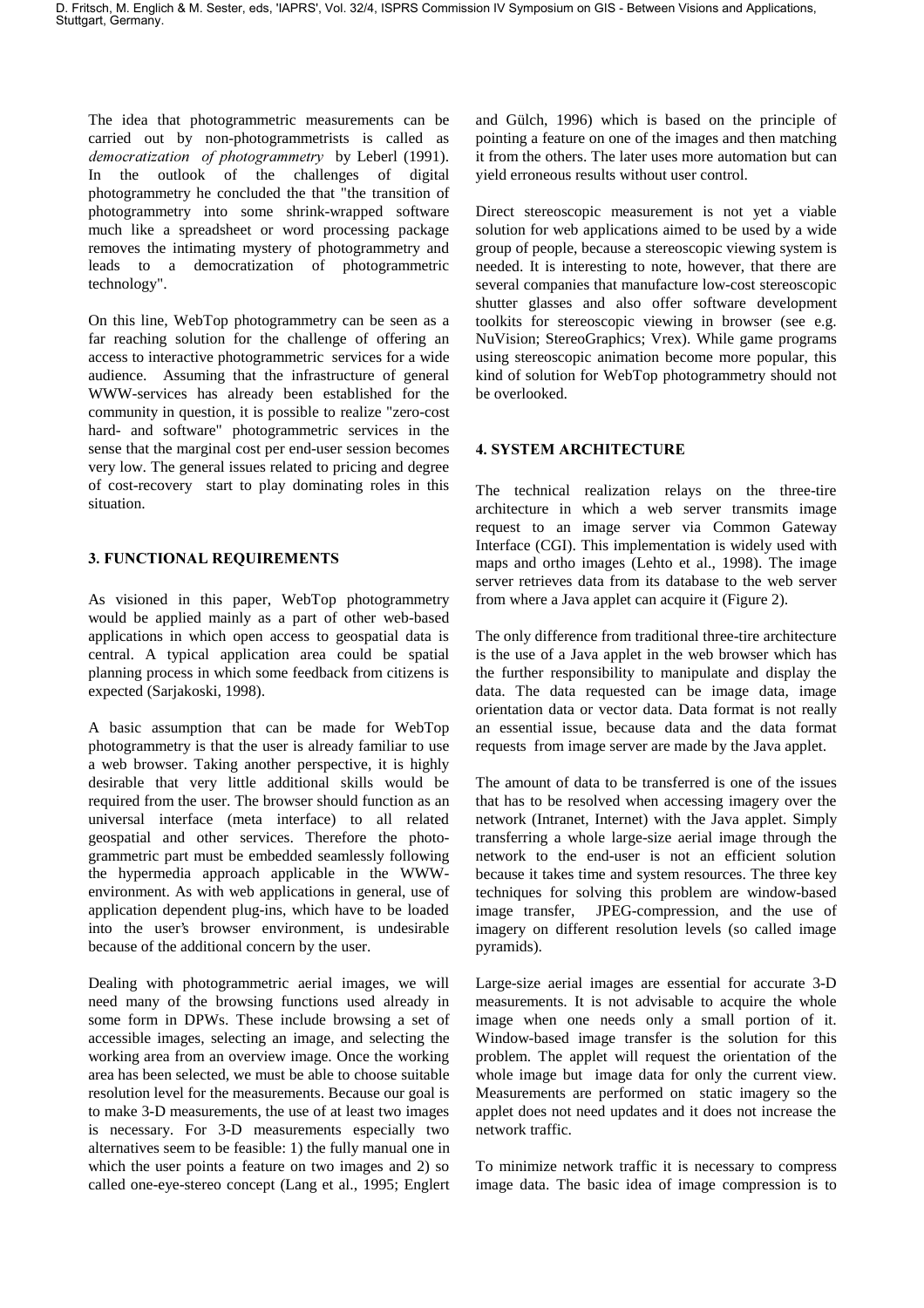reduce the storage size of the image and at the same time preserve valid image information. JPEG compression can be used to reduce storage requirements with the compression ration of about 1:10 for aerial colour images (Lammi and Sarjakoski, 1995). It is especially suitable for webapplications because it is one of the image formats that are directly supported by web browsers and Java.

Different resolution levels allows the user to get an overview expression from the image before and after measurement. If scaling is done in the applet memory, the applet has to request whole image over the network. That would be, as stated earlier, very inadvisable due to the large amount of data. The use of image pyramids is the only feasible technique for handling different resolution levels effectively over the network. For network performance it is not important whether image pyramids are done by image server just in time or retrieved directly from database. However, for good overall performance database should include different resolution levels of images.



Figure 2. The main components of a system for WebTop photogrammetry.

# 5. INTERACTIVE MEASURING TOOLS BY JAVA

A web browser interface is widely thought as a future platform for various applications. There are strong reasons to belief that in the next millennium everyone who use computers is expected to be acquainted with a web browser and its interface.

The concept of WebTop photogrammetry requires an interface that a random user can easily adopt. The user does not have to have any specific knowledge of photogrammetry or computer science. Only by clicking the web browser the user can measure objects from images. There are various ways to implement such WebTop photogrammetry.

The first solution is based on a simple three-tire architecture. The web browser sends user's mouse clicks to web server that transmits clicks to measuring server via the CGI. The measuring server creates a new image with coordinate information overlaid after every click and the web browser loads it from the server. This solution is functional but it is inefficient due to the repeated transfer of the image data.

The second way to implement the system would be a fully Java based solution. The solution consists of two Java applications called client and server. Applications are connected with a socket layer and they have their own protocol for transferring information themselves. Such a protocol has capabilities to transfer Java objects. This kind of solution is flexible and network efficient. An object based transfer method makes it possible to adopt new data types easily. However, on the server side the general performance of the Java applications could be a problem. The execution of Java code is slower than machine code because the compiled Java code has to be converted to the machine code in runtime.

The security aspect plays an important role in WWW applications. Because of the rapid evolution of web browsers and web servers, the WWW has become a safer place than it was in its early days for both the users and the service providers. By implementing new communication methods the service provider takes a certain risk. Even an experienced and skilful programmer cannot foreseen all possibilities of misuse.

The implementation of a prototype system is a hybrid combination of the two solutions presented above. The client side in the browser is implemented by a Java applet and the server side by a normal web server and a CGI image server. The CGI image server is a console program written in C<sub>++</sub> programming language that needs no platform specific window handling. So the server code is easily transferable between different server system platforms.

The Java language is developed by Sun Microsystems Inc. and it was announced in the spring 1995. The rapid expansion of Internet and WWW-environment created a need for applications that can run on different platforms and web browsers. Compiled Java code is platform independent so the same code works on all platforms.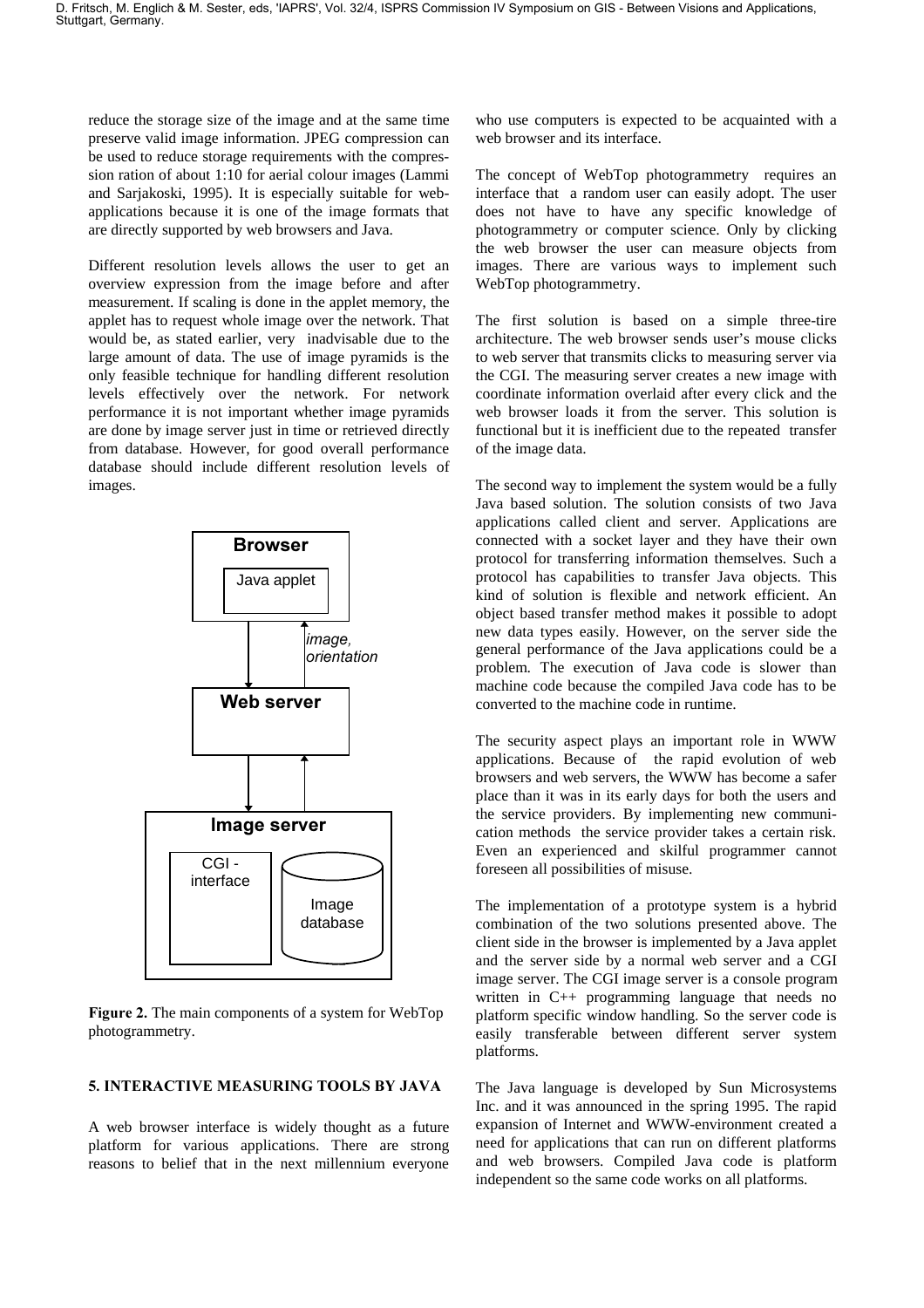

Figure 3. A typical layout of the windows used in WebTop photogrammetry. The window on the left is a browser window displaying an overview image. The window on the left has been opened by a Java applet and contains a stereo imagery for the area in interest. A measured distance is displayed there also, the other measurement data being displayed in a separate window on the top.

An applet is a small Java program that can be embedded in another application, usually in a web browser. At this time both dominant web browsers - Netscape Navigator and Microsoft Internet Explorer - support Java applets. Because Java capabilities are built into web browsers or loaded as a plug-in, a Java applet itself requires no installation.

Java is a fully object-oriented general purpose programming language. It includes a rather complete set of mathematical functions and contains so called Abstract Window Toolkit (AWT) that provides tools for window based programming, such as frames, buttons, edit controls etc. The AWT also provides variety of facilities for generating graphics and manipulating images. As such it is well suited for the implementation of the photogrammetric extensions into browser environment.

Figure 3. demonstrates the display of the system for WebTop photogrammetry that is under development by the second author of this paper. It should be noted that by using Java we can display images either in the standard window of the browser, as done for the overview image, or in separate windows opened by the applet. Also other windows can be used, as done for the measurement results.

# **6. CONCLUSIONS**

In this paper we have studied the development in digital photogrammetry and in computer technology revealing WebTop photogrammetry, i.e., the possibility to make 3-D photogrammetric measurements in a web-browser environment. This development seems to be a natural step in the process of offering better on-line services on geospatial data. A system based on the conventional three-tire architecture is suitable also for this application. The underlying image server must store also the orientation data that is transmitted to the browser with the image data.

The Java language is in our experience a suitable tool for implementing the photogrammetric functions into the browser. By using a window-based transfer and JPEG compression of the image data the amount of data to be transferred in one transaction remains limited. This makes it possible to use WebTop photogrammetry even with such medium speed communication connections as ISDN or recent modems. The most plausible Internet applications are related to situations in which citizens are requested to verify the correctness of geospatial databases, or even supply some corrections on them. Intranet solutions could be used in cities and other organizations in a similar way for ad hoc needs, especially outside the mapping units.